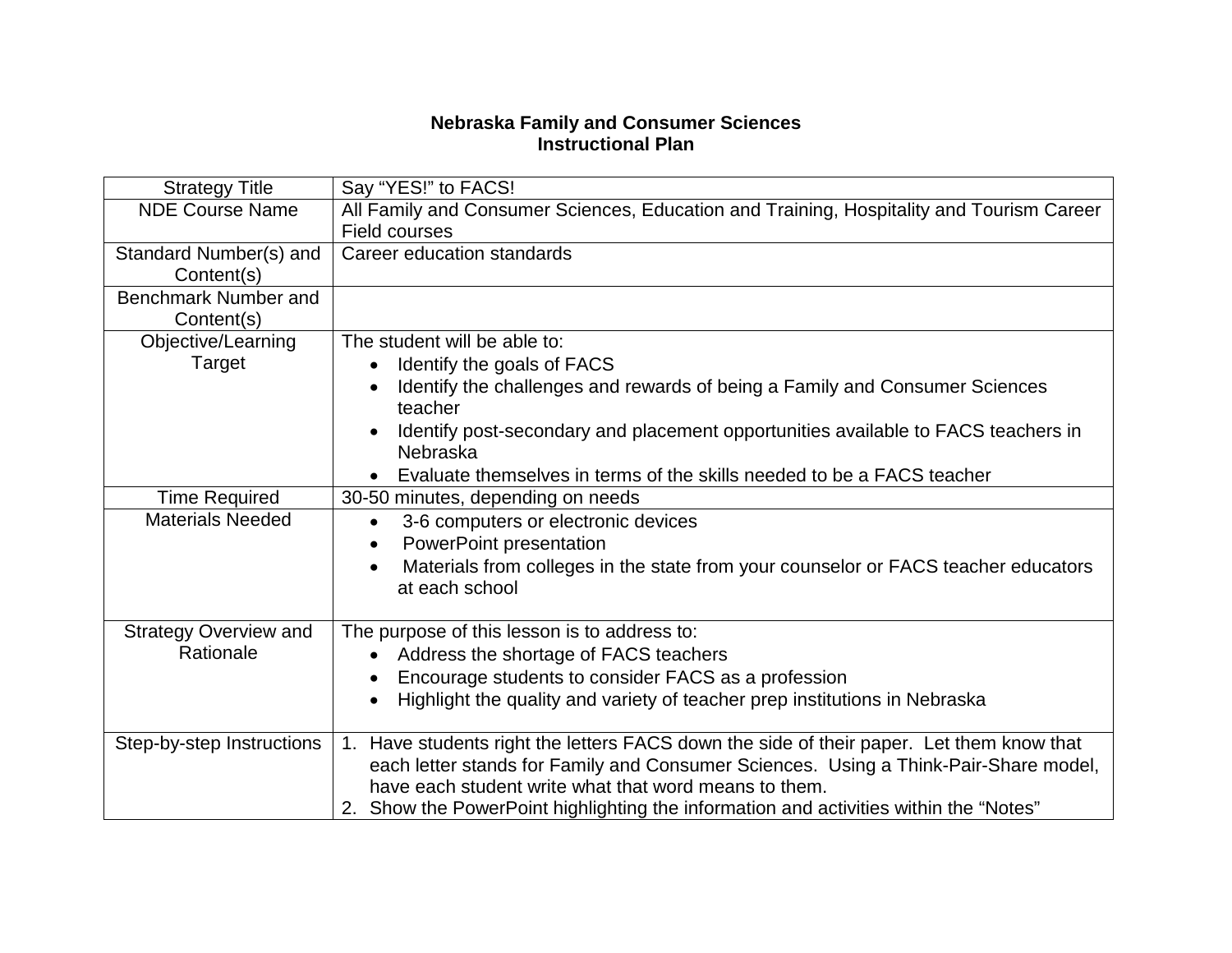|                  | sections<br>3. Review the Universities if time allows. Complete this activity if time.<br>Break students into groups and assign each group a university. Ask each group to<br>research the website of the assigned university (if you are near the state line you may<br>want to include some other nearby universities or you may want to include other<br>universities that offer courses in related to careers in the course you are teaching).<br>One to One schools: From the information, ask each group to create an online poster<br>with edu glogster com and share with the class highlighting the major points and<br>interesting facts of the university.<br>Alternative: Ask each group to make a collage or poster representing the major<br>highlights and interesting facts about the university. |
|------------------|-------------------------------------------------------------------------------------------------------------------------------------------------------------------------------------------------------------------------------------------------------------------------------------------------------------------------------------------------------------------------------------------------------------------------------------------------------------------------------------------------------------------------------------------------------------------------------------------------------------------------------------------------------------------------------------------------------------------------------------------------------------------------------------------------------------------|
|                  | Items to include:<br>• Location<br><b>Enrollment numbers</b><br>Tuition costs/scholarship opportunities<br>Mascot/colors<br>$\bullet$<br>Where the FACS education is housed<br>Course requirements for degree<br><b>Important statistics</b>                                                                                                                                                                                                                                                                                                                                                                                                                                                                                                                                                                      |
|                  | Review each school together. Encourage students to consider their college<br>education soon and provide recruitment materials (from your counselor or teacher<br>educators) from each college to juniors and seniors in the class.<br>3. Show the Nebraska FACS promotion video on YouTube at<br>https://www.youtube.com/watch?v=nAyqp7MjcEo&feature=youtu.be                                                                                                                                                                                                                                                                                                                                                                                                                                                     |
|                  | Be sure to share what you find most rewarding in your experience as a FACS<br>teacher.                                                                                                                                                                                                                                                                                                                                                                                                                                                                                                                                                                                                                                                                                                                            |
| <b>Resources</b> | Extended learning opportunity: have students reference their Interest Surveys or<br>have them complete these on their own to identify their strengths and weaknesses.                                                                                                                                                                                                                                                                                                                                                                                                                                                                                                                                                                                                                                             |